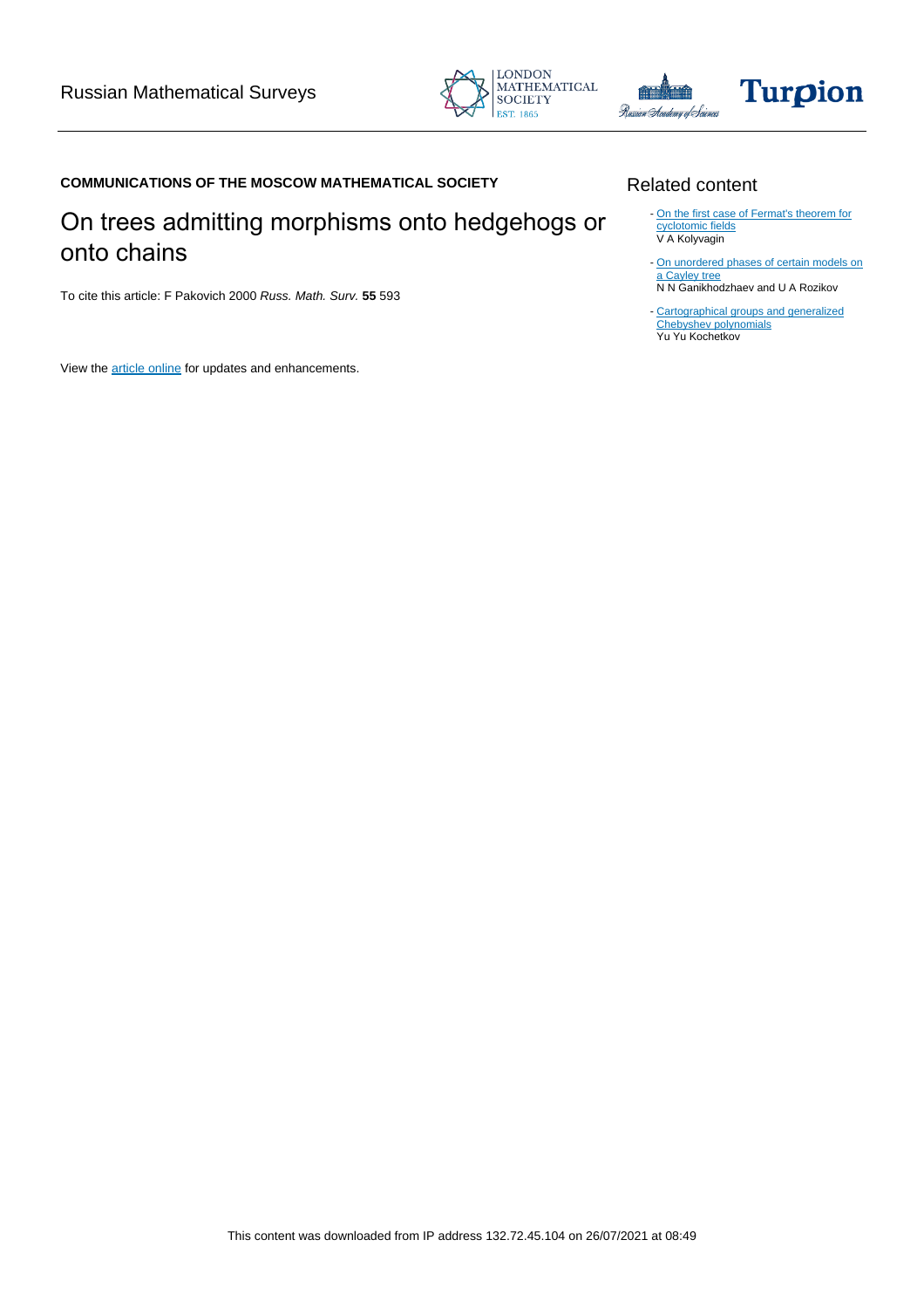### On trees admitting morphisms onto hedgehogs or onto chains

#### F. Pakovich

In this note, within the framework of Grothendieck's theory of "Dessins d'Enfants" (see [\[1\], \[2\]](#page-2-0)), we describe in purely combinatorial terms necessary and sufficient conditions under which an  $n$ edged tree admits a morphism onto a d-edged tree in the classes 'hedgehogs' or 'chains', the simplest classes of trees. We note that in the case of chains, the corresponding result has a particular interest in view of its connection with arithmetic hyperelliptic curves (see [\[3\]](#page-2-0)).

We recall that a sketch is defined to be a connected graph  $\lambda$  embedded in a compact oriented Riemann surface X such that its complement is a disjoint union of topological discs. If  $X \setminus \lambda$ consists of a single cell, then the sketch is called unicellular. A unicellular sketch lying on the Riemann sphere is called a tree. A tree is called a hedgehog if it has only one vertex whose valency is strictly greater than 1, and a chain if the valency of each of its vertices is less than or equal to 2.

By a morphism of a sketch  $\lambda_1 \subset X_1$  onto a sketch  $\lambda_2 \subset X_2$  we mean a branched covering of the oriented surfaces  $\gamma: X_1 \to X_2$  such that  $\gamma^{-1}(\lambda_2) = \lambda_1$ . The category of sketches is equivalent to the category of finite homogeneous  $C_2^+$  sets, where  $C_2^+ = \langle \rho_0, \rho_1, \rho_2 | \rho_1^2 = \rho_0 \rho_1 \rho_2 = 1 \rangle$  is the cartographic Grothendieck group. Let  $\lambda \subset X$  be a sketch. The group  $C_2^+$  acts on the set of oriented edges of  $\lambda$  in the following way: the generator  $\rho_0$  cyclically permutes the edges in the order induced by the orientation of X around the vertices from which they issue, and the generator  $\rho_1$  reverses the orientation of the edges. For a sketch  $\lambda$ , let  $ER(\lambda)$  denote the group of permutations of the oriented edges generated by  $\rho_0$  and  $\rho_1$ .

For a tree  $\lambda$  the *branch* issuing from one of its vertices u is the maximal subgraph of  $\lambda$  containing u as a hanging vertex (that is, of valency one). The cyclic ordering of the edges associated with u induces in a natural way an ordering of the branches issuing from  $u$ . We shall say that two branches are adjacent if they issue from the same vertex and in a circuit of this vertex one of the branches follows the other. The number of edges of a branch a is called its weight  $|a|$ .

**Theorem.** Let  $\lambda$  be an n-edged tree and let  $d | n$ . Then  $\lambda$  admits a morphism onto a d-edged chain (respectively, a d-edged hedgehog) if and only if the sum (respectively, the difference) of the weights of any two adjacent branches of  $\lambda$  is divisible by d.

The proof of the theorem follows easily from the lemmas given below, which also have independent interest.

With each n-edged unicellular sketch  $\lambda$  we associate an involution  $\phi_{\lambda} \subset S_{2n}$  according to the following rule: we enumerate the oriented edges of  $\lambda$  by the symbols  $0, 1, \ldots, 2n - 1$  in such a way that the cycle  $\rho_0 \rho_1$ coincides with the cycle  $(01 \dots 2n-1)$  and we put  $\phi_{\lambda}(i) = \rho_1(i)$ . It is clear that two such involutions correspond to the same sketch if and only if they are conjugate by some power of the cycle  $(01 \dots 2n-1)$ . In what follows, we shall assume for convenience that  $\phi_{\lambda}$  is defined on the whole set Z, by putting  $\phi_{\lambda}(j) = \phi_{\lambda}(i)$ , for  $j \in \mathbb{Z}$ , where  $i \equiv j \pmod{2n}$  and  $0 \leq i \leq 2n-1$ .

**Lemma 1.** Let  $\lambda$  be an n-edged tree and let d|n. Then  $\lambda$  admits a morphism onto a d-edged tree  $\mu$  if and only if for any  $i \in \mathbb{Z}$ 

$$
\phi_{\lambda}(i+2d) \equiv \phi_{\lambda}(i) \pmod{2d}.
$$
 (1)

Here  $\phi_{\mu}(i) \equiv \phi_{\lambda}(i) \pmod{2d}$ .

*Proof.* Since  $ER(\lambda)$  contains the cycle  $(01 \dots 2n-1)$ , it is easy to show that a system of imprimitivity for  $ER(\lambda)$  consisting of 2d blocks can only be the collection of sets  $A_i$ ,  $0 \le i \le d-1$ , where

#### DOI 10.1070/RM2000v055n03ABEH000293

This work was completed with the support of the Russian Foundation for Basic Research (grant no. 00-01-00695).

AMS 2000 Mathematics Subject Classification. Primary 05C05; Secondary 11G05.